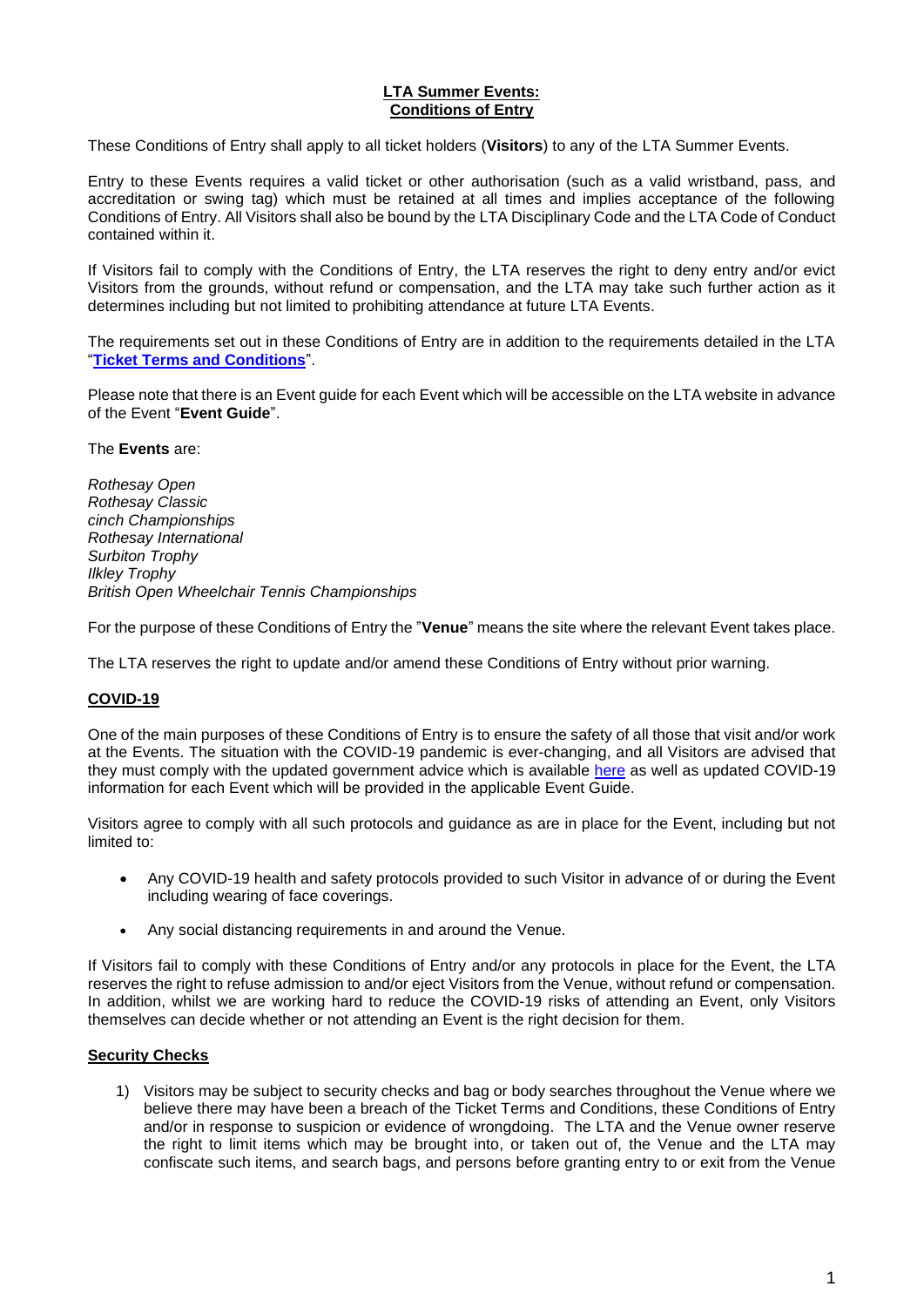and other facilities. The LTA and the Venue owner take no responsibility for personal property brought onto the Venue.

### **On-Site Behaviour and Etiquette**

- 2) The LTA and the Venue owner are entitled to refuse admission or re-admission to, or to eject from, the Venue any person at any time. Any person in breach of these Conditions of Entry will not be entitled to a refund.
- 3) Visitors are permitted to bring a limited amount of food and non-alcoholic drinks (in an amount which may be reasonably consumed by one person) to the Venue, but not in glass containers. Visitors may not bring any alcohol to the Venue. Please check the Event Guide for further details specific to each Venue.
- 4) Mobile phones must be switched off or put on silent during play. Professional video equipment is not permitted at the Venue. Flash photography is forbidden in the vicinity of the courts and in the grandstand seating. Photographic equipment with lenses of more than 300mm when extended are not permitted.
- 5) No person (unless otherwise authorised) may collect, disseminate, transmit, publish or release from the Venue any match scores or related statistical data during match play (from the commencement of a match through to its conclusion) for any commercial, betting or gambling purpose,
- 6) The LTA and the Venue owner reserve the right to demand any individual reasonably suspected to be using a mobile telephone, tablet, radio or other communication or electronic device in an antisocial manner or to be engaging in suspicious activity (including but not limited to the provision of information for betting purposes) to cease using such device immediately and the LTA and the Venue owner may confiscate such device and may eject any such individual from the Venue (with no refund).
- 7) No unauthorised person is permitted on the courts (or any adjacent area to which spectators are not generally admitted) and no person may remain in a gangway, entrance, exit or staircase at any time, in each case unless directed by an Event steward to do so or with lawful authority or excuse.
- 8) No charitable or other collection shall be undertaken within the Venue except with the specific prior written authorisation of the LTA.
- 9) No gambling activities are permitted at any event held by the LTA.
- 10) To the maximum extent permitted by law, the LTA and the Venue owner hereby exclude any liability for loss, injury or damage howsoever caused to persons/property in or around the Venue.
- 11) Neither the LTA nor the Venue owners shall be responsible for any interrupted and/or restricted view.
- 12) The Venue will close 60 minutes after the last match finishes or such other time at the discretion of the LTA
- 13) Whilst at the Venue, Visitors must strictly follow all signage and all instructions given by staff and stewards.
- 14) No Visitor may offer or distribute (either for free or for sale) within the Venue any consumer article or commercial product of any nature.
- 15) Excessive singing, cheering and shouting is not permitted.
- 16) Racial, homophobic, sexual, sectarian, racial or discriminatory abuse, chanting or harassment is strictly forbidden and will result in arrest and/or ejection from the Venue. If any Visitor abuses any player, spectator, member of staff or any other individual in or around the Venue, they will face arrest and prosecution by the police. We reserve the right to impose a ban on any Visitor. Any person receiving an official caution or found guilty in a court of law of an offence involving racist, homophobic or sectarian behaviour or abuse against any spectator, official or player may be banned from all future Events.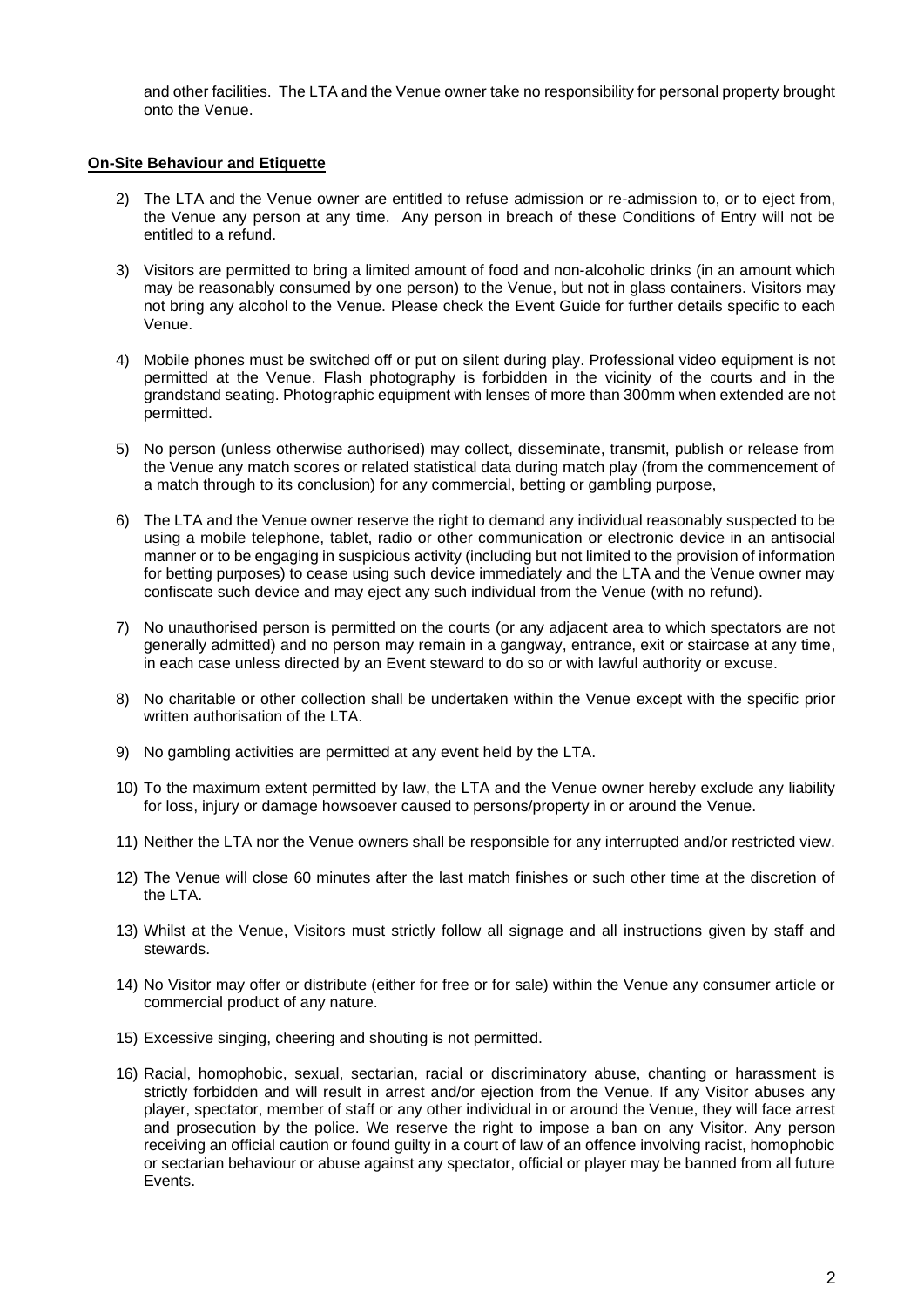- 17) Smoking (including electronic cigarettes and all other electronic smoking devices) is prohibited throughout the Venue save only for designated smoking areas.
- 18) The following activities are prohibited in the Venue at all times:
	- a. being (or appearing to be) intoxicated;
	- b. persistent standing in seated areas whilst play is in progress;
	- c. the possession of a banner or flag that bears material or slogans that are offensive, obscene, abusive or racist;
	- d. the throwing of any object within the Venue that may cause injury or damage to people or property without lawful authority or excuse;
	- e. the use of foul, abusive, racist, homophobic and/or sectarian language and/or gestures;
	- f. the chanting of anything of an indecent, racist, homophobic or sectarian nature; and
	- g. fighting, or engaging in and/or inciting violence.

#### **Entering and Leaving the Venue**

- 19) All Visitors must check their tickets and/or passes to ensure they are entering the Venue at the preassigned entrance and on the correct date, in order to minimise congestion.
- 20) When leaving the Venue, Visitors are asked to follow the instructions given by stewards, are not permitted to run, and are asked to allow extra time for departing the venue to maximise safety and social distancing.
- 21) Visitors must not gather in groups outside the Venue, in the local area, or when travelling to or from the Venue.

### **Permitted Items**

There are no onsite left luggage or storage areas at the Venue and items, including prams and wheelchairs, may not be left unattended. Items larger than 40cm x 30cm x 30cm cannot be brought into a Venue. Each Visitor is permitted to bring a maximum of one bag per person (no larger than 40cm x 30cm x 30cm) and one small item per person (no larger than 20cm x 15cm x 15cm).

- 22) A limited number of foldable wheelchairs may be left at the designated wheelchair parking point if a space has been pre-booked. Such wheelchairs are left at the owner's own risk and will not be left under cover. Other items cannot be left with the wheelchair.
- 23) No dogs are allowed in the Venues, except for registered guide dogs. Registered guide dogs are allowed in the disabled areas on each given show court. Individuals wishing to access show courts with their registered guide dog must buy a ticket for the wheelchair area.

#### **Recording content related to the Event**

- 24) We may from time to time create images, audio footage and/or audio-visual footage of Visitors attending the Venue. We own all rights in such images and footage and shall be entitled to use the same for the purpose of:
	- a. promoting the LTA and its commercial partners; and
	- b. any other commercial activity,

provided that such use does not intentionally harm the reputation of the relevant individual whose image is used and subject to any right a Visitor may have to object to the foregoing as set out in the [LTA's privacy policy.](https://www.lta.org.uk/about-us/what-we-do/governance-and-structure/policies-and-rules/privacy-policy/)

25) Each Visitor acknowledges and agrees that photographic images and/or audio, visual and/or audiovisual recordings and/or feeds (and/or stills taken therefrom) may be used (by us or by a third party, such as a law enforcement body) to identify that person as an individual, where permitted by data protection laws, for the purposes of preventing or detecting crime, or any breach of these Terms and Conditions and/or the Conditions of Entry.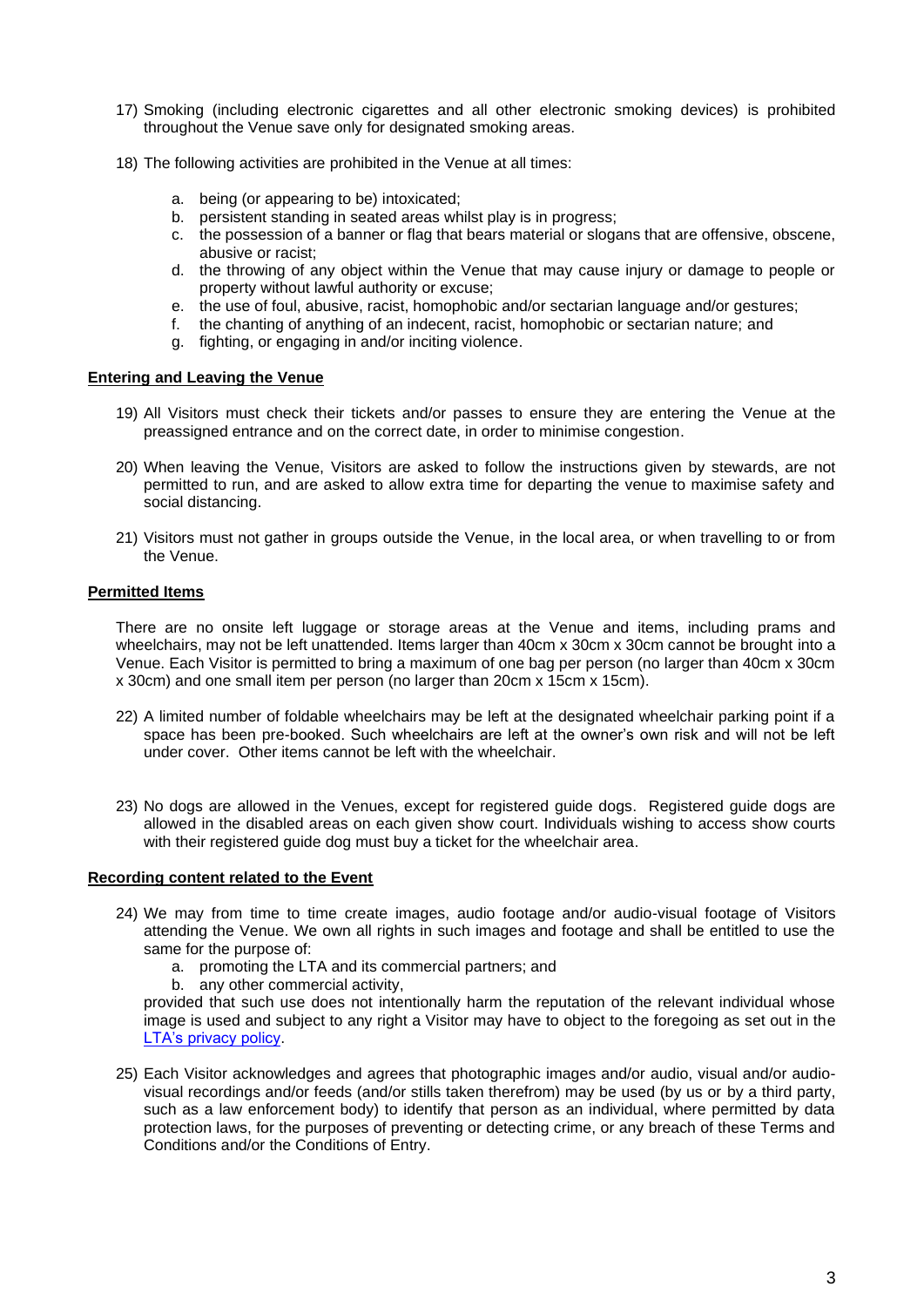- 26) Each Visitor agrees that the Event is public, and that their appearance and actions inside and in the perimeter of the Venue are public in nature, and that they shall have no expectation of privacy with regard to their actions or conduct at the Venue.
- 27) Save as set out in Condition 29 below, no Visitor (save for properly authorised and accredited media personnel acting within the scope of such authorisation and accreditation) shall capture, log, record, transmit, play, issue, show or otherwise communicate (by digital or other means) any audio, visual or audio-visual material or any information or data whilst at the Venue that is related to the Event, the players, officials and/or other persons attending the Event and/or the Venue ("**Material**"), nor may any Visitor bring into the Venue or use within the Venue (or provide to, facilitate or otherwise assist another person to use within the Venue) any equipment or technology which is capable of capturing, logging, recording, transmitting, playing, issuing, showing or otherwise communicating (by digital or other means) any such Material. Any person acting in breach of this provision may have such equipment or technology confiscated and/or will be required to deliver up any tapes, films, disks, memory cards, memory sticks or other recordings of the Venue (and all copies thereof) in whatever form, to the LTA.
- 28) Mobile telephones and other mobile devices are permitted within the Venue provided that:
	- a. they are used for personal and private use only (which, for the avoidance of doubt and by way of example only, shall not include the capturing, logging, recording, transmitting, playing, issuing, showing, or any other communication of any Material for any commercial purposes); and
	- b. no Material that is captured by a mobile telephone or other mobile device may be published or otherwise made available to any third parties including, without limitation, via social networking sites.
- 29) The copyright, database right and all other rights, title and interest in and to all Material that any Visitor produces at the Venue (whether produced in breach of Condition 28 above, or otherwise) is hereby assigned to us, including by way of present assignment of future copyright pursuant to section 91 of the Copyright, Designs and Patents Act 1988. Each Visitor further agrees (if and whenever required to do so by us) to promptly execute all instruments and do all things necessary to vest the right, title and interest in such rights to us absolutely and with full title guarantee.

# **Prohibited Items**

- 30) The following items are prohibited from each Venue:
- a) drones, large flags (exceeding 60cm x 60cm), banners, rattles, klaxons, oversized hats, selfie sticks, picnic chairs, gazebos, fireworks, firecrackers, flares, smoke canisters, smoke bombs, laser devices, air horns, knives, large corkscrews, pyrotechnics, bottles, glass vessels, cans, poles, illegal drugs/substances, any article that might be used as a weapon and/or compromise public safety or any items which may (in the opinion of the LTA) cause an obstruction or nuisance; and
- b) all promotional or commercial items of whatever nature, or items containing religious or political messaging or offensive statements, including but not limited to banners, signs, clothing, symbols, marketing materials and leaflets (unless expressly authorised by the LTA).

Any such items will be confiscated and handed to security staff for disposal (without any liability for the LTA or the Venue owner), and may not be reclaimed. Visitors in possession of such items may be refused entry to or ejected from the Venue, without a refund, and/or referred to the police if appropriate.

# **General**

- 31) These Conditions of Entry may be printed in abbreviated form on each ticket or e-ticket. In the case of any conflict or ambiguity between these Conditions of Entry and the abbreviated form printed on a ticket or e-ticket, these Conditions of Entry will prevail.
- 32) These Conditions of Entry shall be governed by the laws of England and Wales. Any dispute arising from or in connection with these Conditions of Entry shall be subject to the exclusive jurisdiction of the English courts, save that if a Visitor is a consumer who is resident in the UK or the European Union and has purchased a ticket: